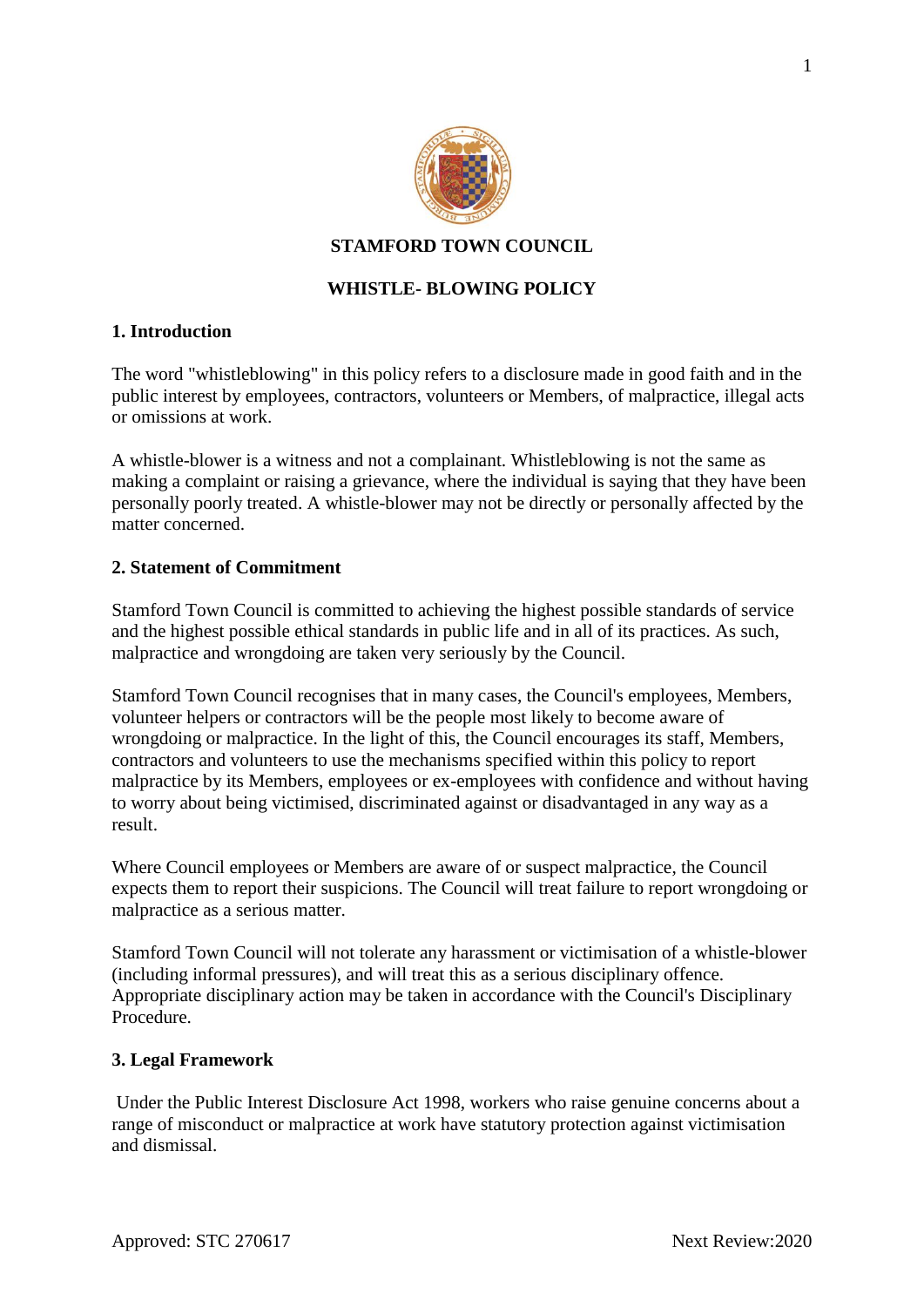An employee who blows the whistle will be protected by the Act if the disclosure is made in good faith about any of the following:

- a criminal act:
- failure to comply with a legal obligation;
- miscarriages of justice:
- danger to health and safety;
- any damage to the environment;
- an attempt to cover up any of the above:

A whistle-blower will not be protected under the Act if they break the law when making a disclosure.

# **3. Scope of this Policy**

Stamford Town Council has a range of policies and procedures in place to deal with standards of behaviour at work, including a Grievance Policy, Disciplinary Policy and a Dignity at Work Policy. Employees are encouraged to use the provisions of these procedures when appropriate. Service users should make complaints or raise concerns through the Complaints Procedure.

Therefore, this Whistle-blowing Policy should not be used to deal with complaints that employees may have about their employment in most circumstances. The aim of the Whistleblowing Policy and Procedure is to enable employees, Members, contractors and volunteers to report an issue if they feel that it cannot be done using the existing procedures, particularly if the matter is not about their personal employment position. Whistle-blowing refers to issues that are of such importance that the public interest is served by reporting the issue.

The following is a list of examples when this policy may be used (please note that this list is not exhaustive):

- any unlawful act, whether criminal or a breach of civil law, has been committed, is being committed or is likely to be committed;
- suspected corruption or fraud;
- $\bullet$  disregard for legislation, particularly that of health  $\&$  safety at work;
- a breach of a code of conduct;
- misuse of assets, including stores, equipment, vehicles, buildings, computer hardware and software;
- causing damage to the environment;
- breach of financial regulations;
- showing undue favour over a contractual matter or to a job applicant;
- breach of, or failure to implement or comply with any policy determined by the Council;
- failure to take reasonable steps to report and rectify any situation which is likely to give rise to a significant avoidable cost, or loss of income, to the Council or would otherwise seriously prejudice the Council;
- abuse of power, or the use of the Council's powers and authority for any unauthorised or ulterior purpose;
- deliberately concealing information in relation to any of the items on this list.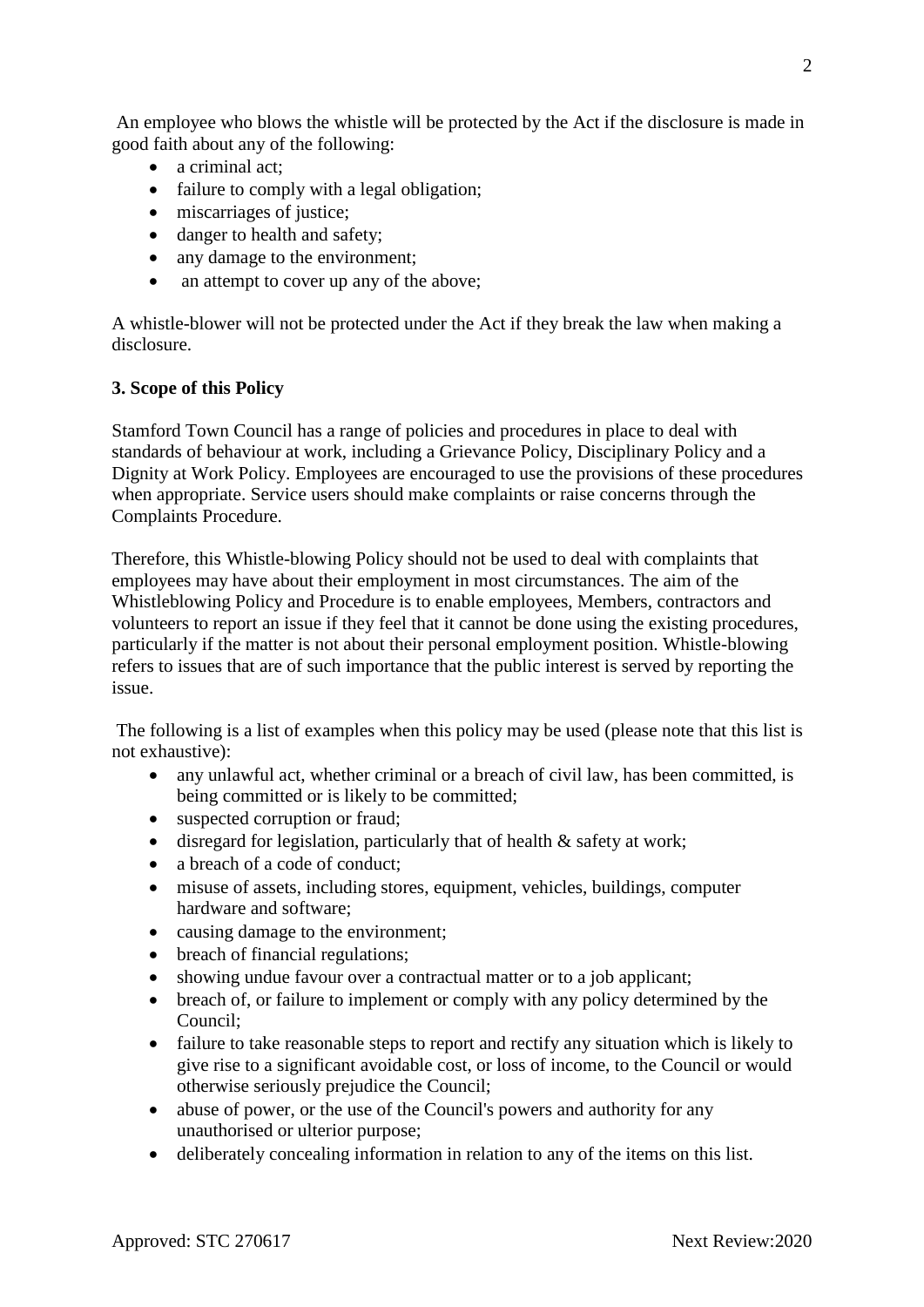Whilst volunteers are not covered by the Public Interest Disclosure Act, this Council's policy has been written to encompass Members and volunteers.

# **4. How to Disclose Information**

## **a) The Town Council**

The Public Interest Disclosure Act directs workers towards raising matters internally in the first instance, and to use internal whistleblowing policies.

For a disclosure to be protected by law, a whistle-blower must:

- make the disclosure in good faith;
- reasonably believe that the information is substantially true

## **b) A Legal Advisor**

A disclosure of information for the purpose of obtaining legal advice is protected.

### **c) Prescribed Persons**

Whilst the Town Council strongly encourages disclosures to be made internally, if a whistleblower feels unable to use the procedure outlined within this policy they can make a disclosure to other people/organisations as prescribed by government. The most relevant prescribed people relating to the Town Council are:

- The Health and Safety Executive and South Kesteven District Council for health and safety risks;
- The Environment Agency;
- The Serious Fraud Office:
- Inland Revenue:
- Customs & Excise:
- National Audit Office, Audit Commission;
- Information Commissioner.

To make a protected disclosure to a prescribed person, the whistle-blower must:

- make the disclosure in good faith;
- reasonably believe that the information is substantially true;
- reasonably believe that the information is being disclosed to the right person or organisation.

### **5. Wider Disclosures**

A whistle-blower would also be protected under the Act if they made wider disclosures, e.g. to a professional body, the Police or an MP, etc., if the whistle-blower:

- makes the disclosure in good faith;
- reasonably believes that the information is substantially true;
- does not act for personal gain;
- acts reasonably taking into account the circumstances;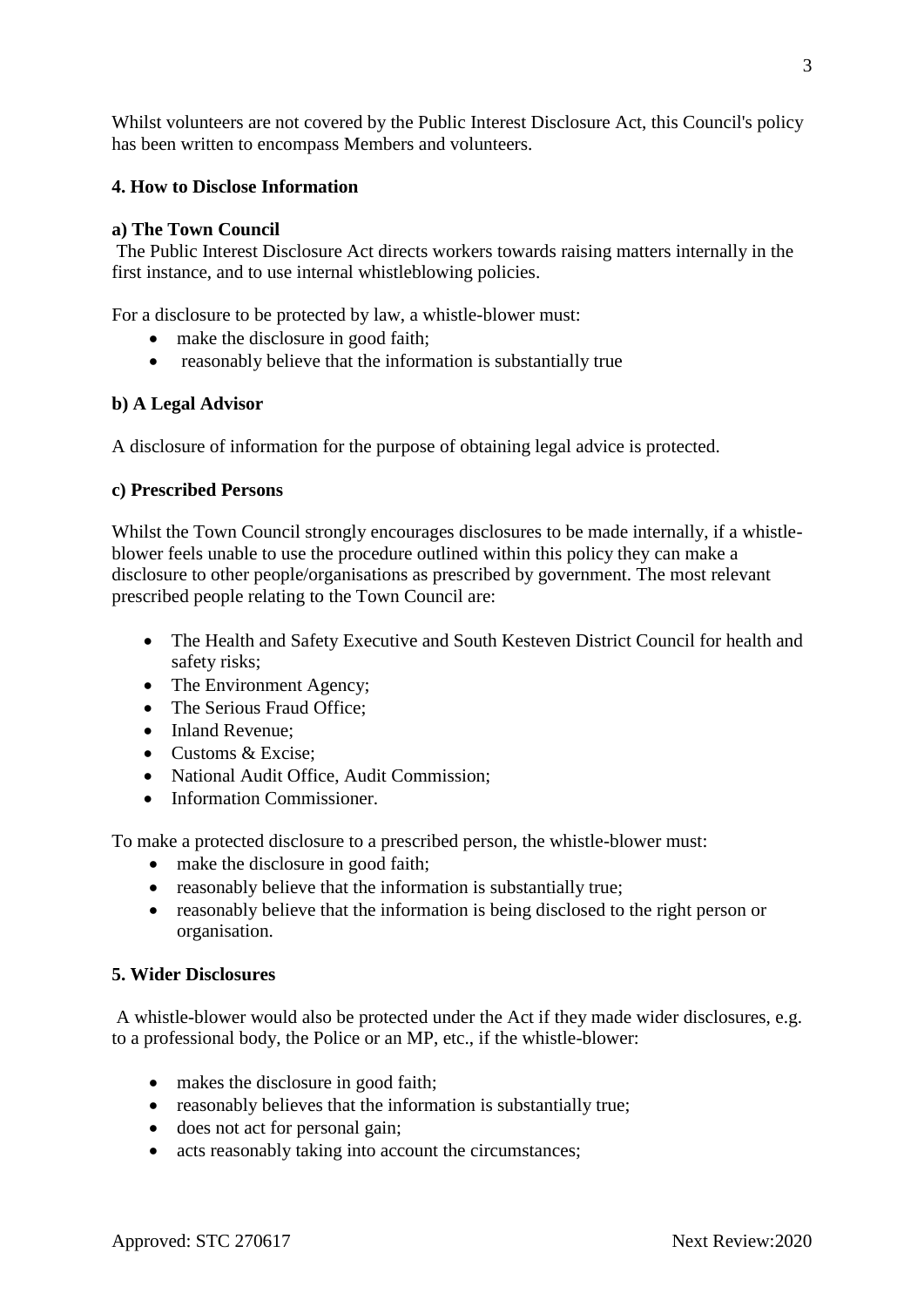In order to make a protected wider disclosure, the whistle-blower must either:

- reasonably believe that the Council would treat them unfairly if they made a disclosure internally or to a prescribed person;
- reasonably believe that an internal disclosure would result in the destruction or coverup of evidence;
- have previously disclosed the same or very similar information internally or to a prescribed person

### **6. Whistle-blowing Procedure**

### **Confidentiality**

If the whistle-blower requests confidentiality, the Council will not reveal the whistle-blower's name or position without their permission. It is, however, easier to pursue and verify complaints if the whistle-blower provides his/her name. Unsupported, anonymous complaints and allegations will be treated with caution.

There may be circumstances when the Council is legally obliged to disclose the name of a whistle-blower, e.g. when ordered to by court.

### **Protection for Whistle-blowers**

If an employee, Member, volunteer or contractor raises a concern which they believe to be true, the Council will take appropriate action to protect the individual from harassment, victimisation and bullying. Employees who raise a genuine concern under this policy will not be at risk of losing their job. However, a whistle-blower will not be protected from the consequences of making a disclosure if, by doing so, they commit a criminal offence.

#### **Involvement of Trade Unions**

Stamford Town Council recognises the right of whistle-blowers to be advised and represented by their union when raising concerns under the whistle-blowing procedure.

#### **Designated Officer**

The Town Clerk is the Designated Officer to be a point of contact for concerns raised under this procedure.

#### **a) Raising a Concern**

An employee should normally raise their concerns about wrongdoing or malpractice with his / her immediate line manager. Whilst the whistle-blower is not expected to prove the truth of an allegation or to investigate the matter themselves, the whistle-blower should have a reasonable belief and some evidence to back it up before raising their concerns. The manager will notify the Designated Officer within two working days whenever possible.

Where it is not appropriate to go via normal management reporting channels, because the matter is serious and sensitive (e.g. if the whistle-blower believes that his or her manager is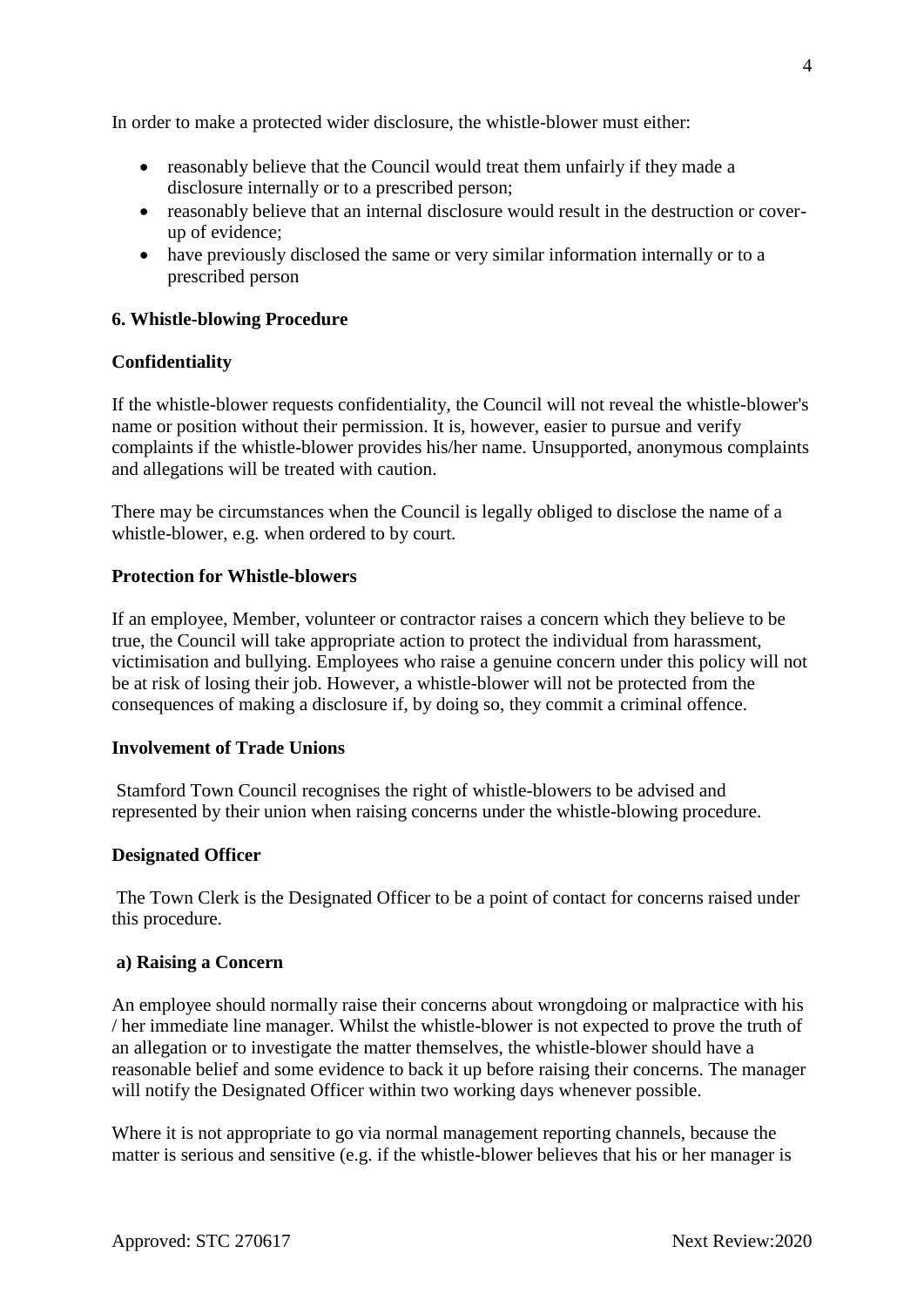involved), he/she should contact the Designated Officer. Members, volunteers and contractors should contact the Designated Officer.

The Town Clerk must take all concerns seriously.

Where, exceptionally, the concern is about the Town Clerk, the concerns should be reported to the Chairman of the Council, who will decide how the investigation will proceed. This may include an external investigation.

### **b) Employer's Response**

Within ten working days, the Town Clerk will arrange an initial interview to ascertain the nature of the whistle-blower's concern. The interview will be confidential if requested by the whistle-blower. The whistle-blower has the right to bring a friend or union representative along with them. The friend must observe confidentiality.

At this stage, the whistle-blower will be asked whether he/she wishes his / her identity to be disclosed and will be reassured about protection from possible reprisals or victimisation.

The whistle-blower will be asked if they wish to make a written or verbal statement. In either case, the Town Clerk will write a brief summary (dated) of the interview, which will be agreed and signed by both parties.

The Town Clerk will be responsible for commissioning of any further investigation.

#### **c) Investigation**

The investigation may need to be carried out under strict confidentiality, i.e. the subject of the investigation will not be informed until, or if, it becomes necessary to do so. This may be appropriate in cases of suspected fraud.

The Town Clerk will offer to keep the whistle-blower informed about the investigation and its outcome.

If the investigation finds that there is a case to be answered by any employee, Stamford Town Council's Disciplinary Procedure will be used.

If the investigation identifies that there is no case to answer, but that the whistle-blower held a genuine concern and was not acting maliciously, the matter will be closed. The Town Clerk will ensure that the whistle-blower suffers no reprisals or victimisation.

If the investigation discovers that an employee has made false accusations with malicious intent, appropriate disciplinary action may be taken in accordance with the Council's Disciplinary Procedure.

If the concern raised is very serious or complex, it may be necessary for an inquiry to be held. The Designated Officer may refer the issue to the police or other agencies in serious cases.